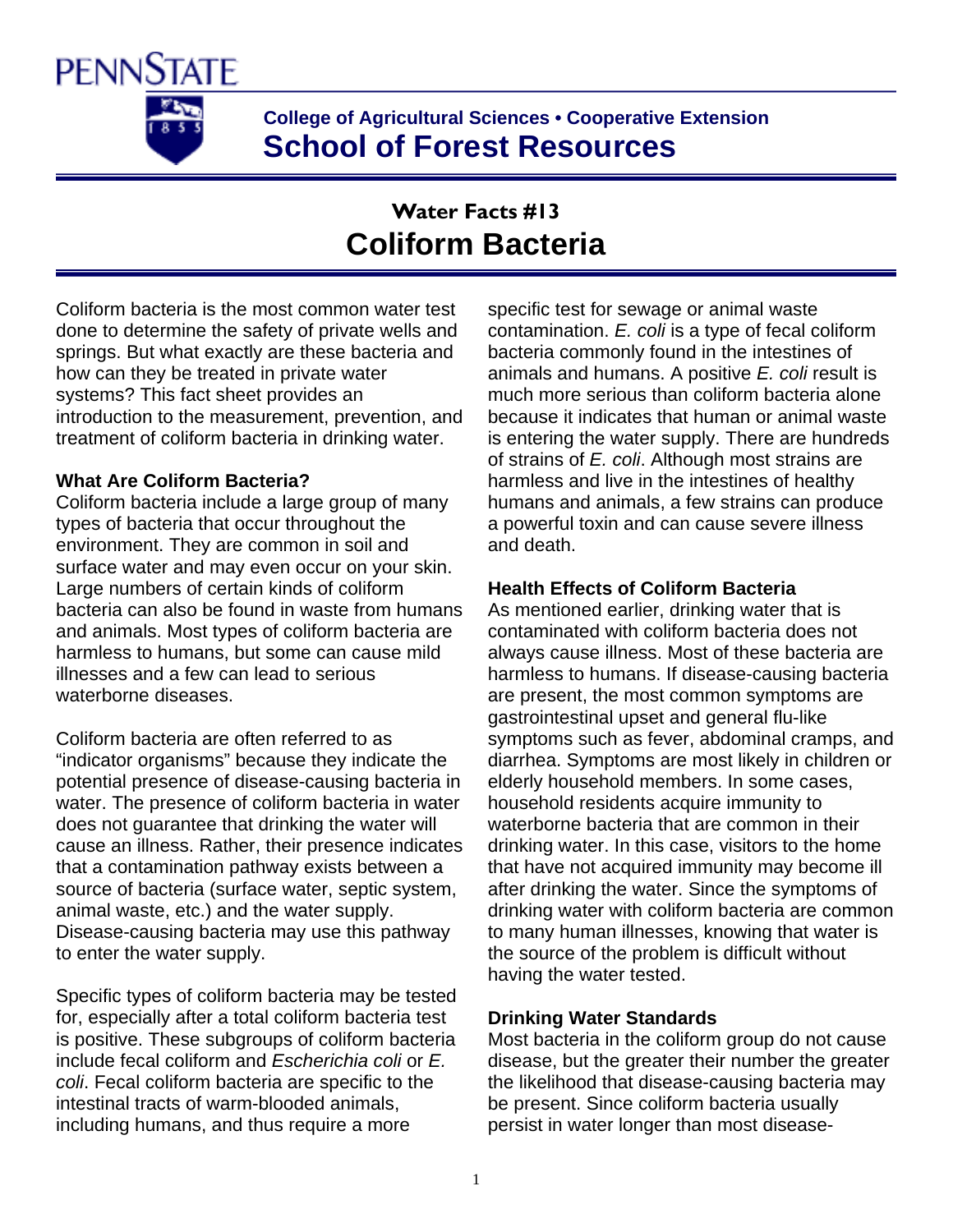causing organisms, the absence of coliform bacteria leads to the assumption that the water supply is microbiologically safe to drink. Therefore, the drinking water standard requires that no coliform bacteria be present in drinking water. Fecal coliform and *E. coli* bacteria should also be totally absent from drinking water.

### **Testing Water for Coliform Bacteria**

The most common water test for bacteria is for total coliform bacteria. This test is readily available to the public and is inexpensive (generally \$10 to \$30). Water tests for total coliform bacteria can be arranged through a local office of the Pennsylvania Department of Environmental Protection (DEP) or by a statecertified commercial water-testing laboratory. A list of certified commercial labs, organized by county, can be found online from the DEP at www.dep.state.pa.us/labs. You can also call your local DEP or Penn State Cooperative Extension office to find a local certified laboratory.

Penn State Cooperative Extension recommends that all private water supplies (wells, springs, and cisterns serving an individual house) be tested for total coliform bacteria every year. If your initial water test indicates that total coliform bacteria are present, additional tests for fecal coliform and *E. coli* bacteria may be warranted.

Time of year and weather conditions can affect the occurrence and amount of coliform bacteria in wells. A recent Penn State study looked at 38 wells that tested positive for coliform bacteria during a year when precipitation was near normal. These 38 wells were retested during a cold, dry weather spell a year later. Fewer than half still contained coliform bacteria, and most of these had lower numbers of bacteria than previously found. Since coliform bacteria like to live near the surface of the earth and prefer warm temperatures, it is reasonable that bacteria would be more likely to occur in groundwater wells during warmer, wetter weather conditions when surface water is recharging groundwater aquifers. Thus, the highest number of bacteria will be found by testing your well shortly after several weeks of

rainy weather, while the fewest bacteria will be found when testing during dry, cold conditions in the winter. These variations in bacteria with season and weather conditions need to be considered when testing your water supply for bacteria.

Proper water testing for bacteria will require that you obtain a sterilized sample bottle from the laboratory and collect the sample strictly according to their instructions. Failure to collect the sample in a sterile container may cause bacteria to be introduced during the sampling process.

Once at the laboratory, your water may be analyzed for coliform bacteria using a variety of methods. A common method is to pass 100 milliliters (mL) of water through a membrane filter to capture the bacteria. The filter is then placed in a petri dish with agar to grow the bacteria overnight. If bacteria are present, they appear as colonies on the filter paper that can be counted (Figure 1). The bacteria results are then reported as the number of colonies per 100 mL of water.



Figure 1. A petri dish showing coliform bacteria that have grown after 24 hours of incubation from filtration of 100 mL of well water.

Other bacteria-testing methods look for color changes in test tubes that have been incubated with a water sample. These methods may simply express coliform bacteria results as "present" (P) or "absent" (A). In this case, "present" only indicates that at least one bacterium was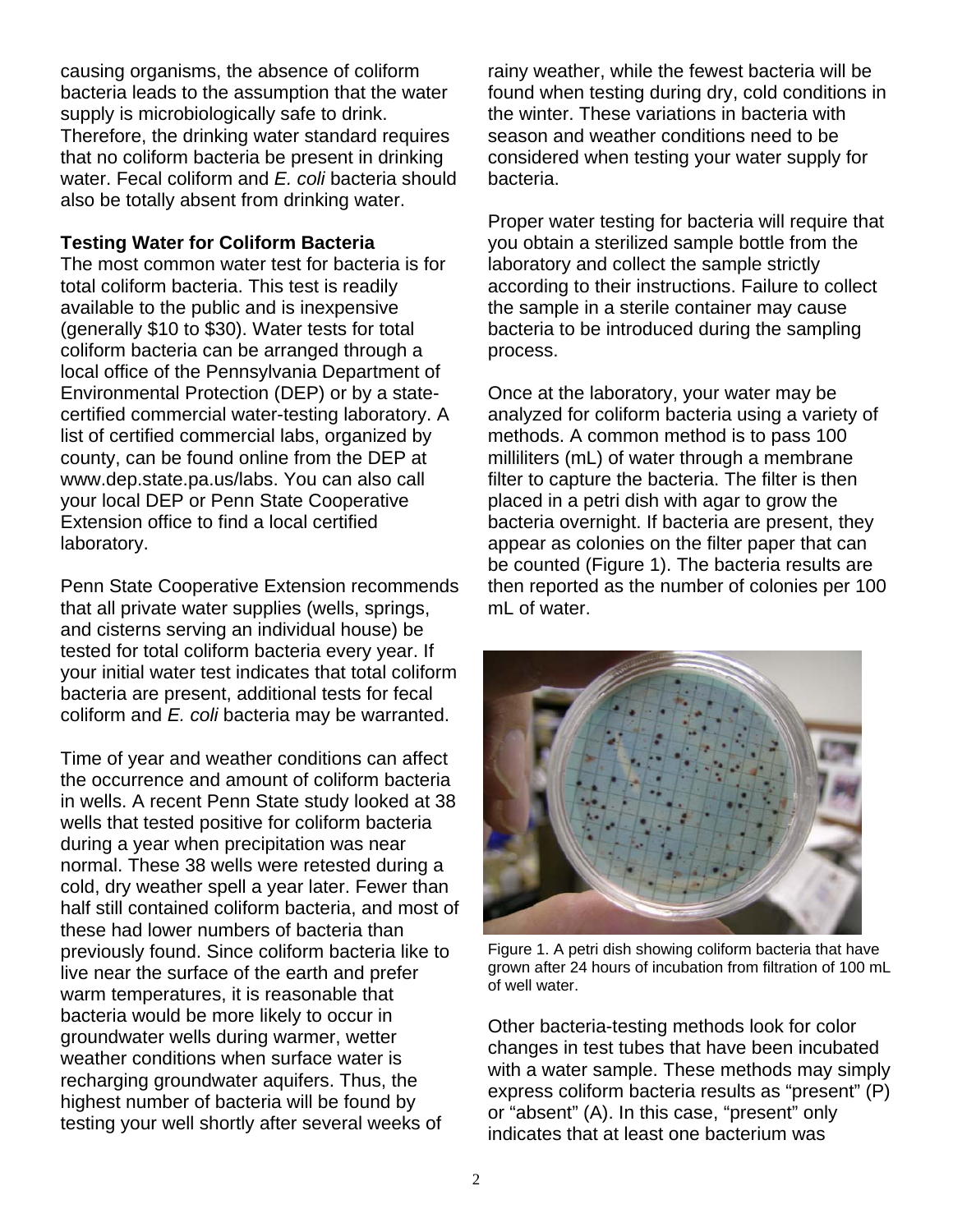present in 100 mL of water. These presence/ absence methods have become popular because they are simple, less expensive, and quicker than enumeration methods. But, they also provide less information about the severity of the bacteria problem that can be helpful when trying to determine the causes and solutions.

There are other coliform-bacteria testing methods that rely on color changes but also provide an estimate of the number of bacteria present. These are often referred to as "most probable number" (MPN) methods, which use a statistical relationship to estimate the number of bacteria in your sample based on color changes in multiple test tubes.

Sometimes, coliform bacteria results are reported as "TNTC" (too numerous to count) or "confluent." TNTC means that the bacteria concentration was so high that it could not be counted (generally higher than 200 colonies per 100 mL). Confluent means that numerous other noncoliform bacteria grew on the plate, making identification of coliform bacteria impossible. In either case, another sample should be submitted to the laboratory for a more accurate determination.

## **How Common Are Coliform Bacteria?**

Coliform bacteria are one of the most common water contamination problems in private water systems in Pennsylvania and throughout the United States. A 2006 survey of 450 private wells found coliform bacteria in approximately 35 percent and *E. coli* bacteria in about 15 percent of private wells.

Coliform bacteria are much more common in springs and shallow wells compared to deeper wells because bacteria are naturally filtered out by soil and rock as surface water infiltrates into the ground. Deeper wells (greater than 100 feet) can still be contaminated by coliform bacteria if they are improperly constructed by allowing surface water to flow along the well casing directly into the deep groundwater or if nearby land uses are causing contamination of deep groundwater.

**Removing Bacteria from Drinking Water**  Problems with wells or springs that test positive for coliform bacteria can sometimes be solved with relatively simple actions. If your water supply tests positive, consider the following steps to solve the problem.

- 1. *Confirm Test Results:* Before making any costly decisions about your water supply, make sure the coliform bacteria result you have received is accurate. Make sure you used a certified water-testing laboratory and that you carefully followed the sample collection procedure using a sterile sample bottle. You may want to submit a second sample just to confirm the initial result. Also, if you only had a presence/absence test done, you may want to consider asking the lab to enumerate the bacteria in your water. It is also important to follow up positive coliform bacteria tests with a test for *E. coli* bacteria to help determine the severity of the bacteria problem.
- *2. System Maintenance:* Sometimes some simple maintenance of the water supply may eliminate the source of bacterial contamination. For example, you may want to extend a buried well casing above the ground and slope the ground away from the casing to prevent surface water from entering the well. Also, make sure the top of the casing has a tight, sanitary well cap that prevents insects and surface water from entering. If you have a spring, make sure the spring box is sealed to prevent insects and animals from entering. If *E. coli* bacteria are present, check your septic system for proper functioning and remove or divert obvious sources of animal waste from around the well or spring. Several publications are available from the Water Resources Extension Web site (water.cas.psu.edu) that provide more detail on system maintenance including *Safeguarding Wells and Springs from Bacterial Contamination* and *Water Facts #6: Protecting Wells with Sanitary Well Caps and Grouting.*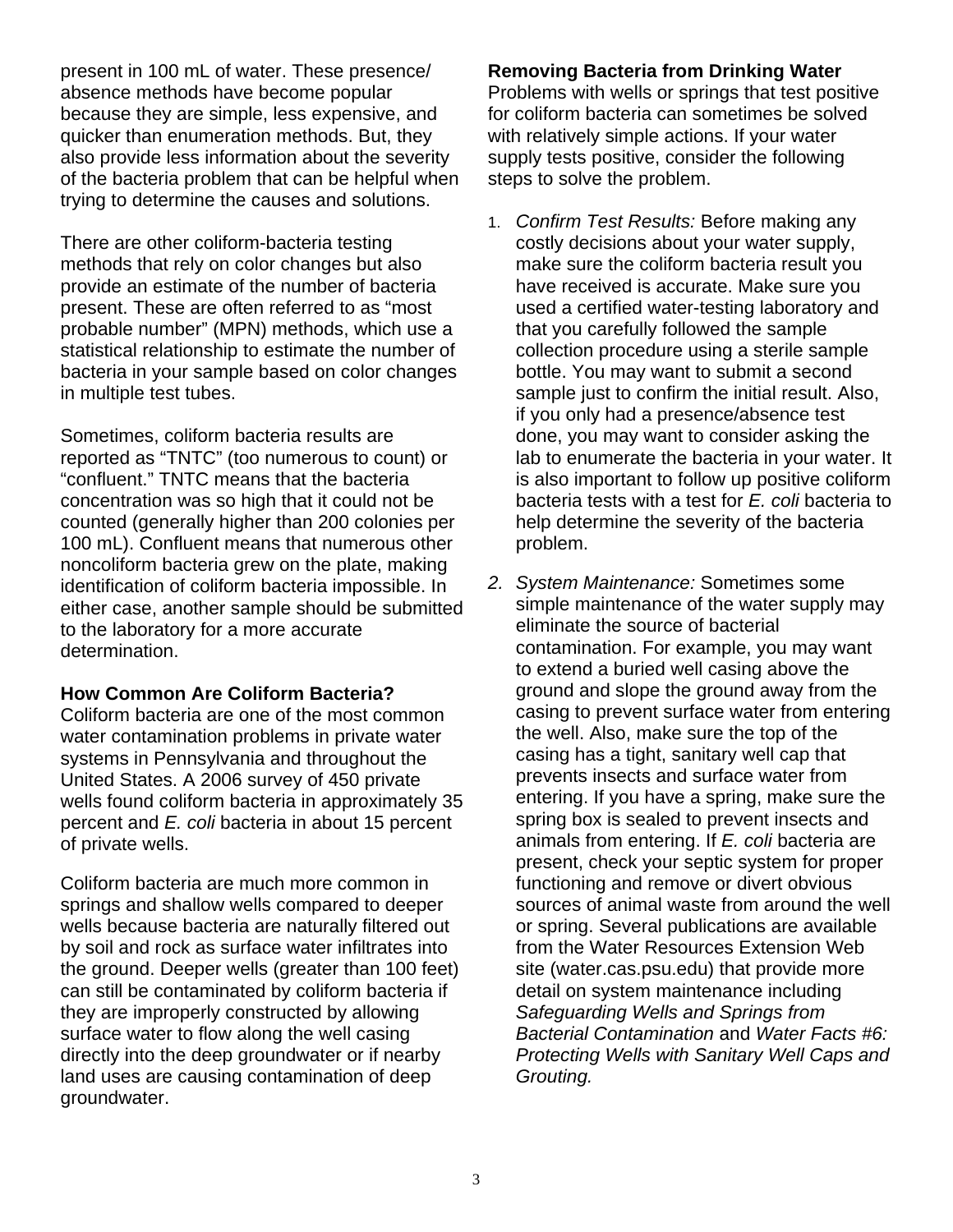- 3. *Shock Chlorination:* In some cases, coliform bacteria can be introduced to a well or spring from a one-time or temporary contamination event such as a heavy rainstorm or installation of a new submersible pump. Shock chlorination can be used to disinfect a well or spring by introducing a high concentration of chlorine to the water for a short time. The exact procedure is outlined in *Water Facts #14: Shock Chlorination of Wells and Springs,* also available from the Water Resources Extension Web site. Once you have shock chlorinated the water supply, you should re-test the water for coliform bacteria within 10 to 14 days. If the follow-up coliform bacteria test is negative, it is likely that a onetime contamination event occurred that has been successfully treated. If the bacteria have returned, you will need to consider a continuous disinfection treatment system such as those described below. A recent Penn State study found that approximately 15 percent of wells with coliform bacteria could be treated by shock chlorinating the well and installing a sanitary well cap. This was especially true for wells that had small numbers of coliform bacteria (fewer than 10 colonies per 100 mL).
- 4. *Continuous Disinfection:* If shock chlorination is unsuccessful at eliminating coliform bacteria from your water supply, you'll need to consider buying a disinfection treatment system that continuously treats all of the water entering the home. Many types of disinfection treatment systems using the processes described below are commercially available.

## **Continuous Disinfection Methods**

#### *Chlorination*

Municipal water treatment plants throughout the United States continuously add chlorine to ensure that their water is free of bacteria. Chlorination treatment systems are basically composed of a feed system that injects a chlorine solution (sodium hypochlorite) or dry powder (calcium hypochlorite) into the water ahead of a storage tank. Most chlorinators use

positive displacement feed pumps to meter the chlorine into the water. Other units may use suction-type chlorinators or pellet droppers to deliver the chlorine.

The raw water entering the chlorinator should be perfectly clear or free of any suspended sediment or cloudiness in order for the chlorine to effectively kill the bacteria. A sediment filter is routinely installed ahead of the chlorinator to remove small amounts of suspended material.

The chlorine that is injected into the water is consumed as it kills bacteria. The chlorine is also consumed by impurities in water such as iron, hydrogen sulfide, and organic materials. The amount of chlorine needed to kill bacteria and oxidize all the impurities in the water is known as the *chlorine demand*. Thus, the total amount of chlorine that must be injected into the water will depend on the chlorine demand of the raw water. Other water characteristics such as pH and temperature will also affect the amount of chlorine that must be injected into the water. The goal of continuous chlorination is to provide enough chlorine to satisfy the chlorine demand and still allow for approximately 0.3 to 0.5 milligrams per liter of residual chlorine in the water. This residual chlorine is then available to kill bacteria that may enter the water after the chlorinator.

The time required for the chlorine to kill bacteria is known as the *contact time*. The required contact time will vary depending on water characteristics, but a general rule of is to provide approximately 30 minutes of contact time. Standard pressure tanks are usually not large enough to provide sufficient contact time, so a larger intermediate holding tank may need to be installed. Sufficient contact time can also be achieved by running the water through a series of coiled pipes. Contact time requirements can be shortened by increasing the chlorine dose (superchlorination), but this may require the addition of a carbon filter to remove the objectionable chlorine taste and odor.

Continuous chlorination treatment systems require significant maintenance. Chlorinators must be routinely checked to ensure proper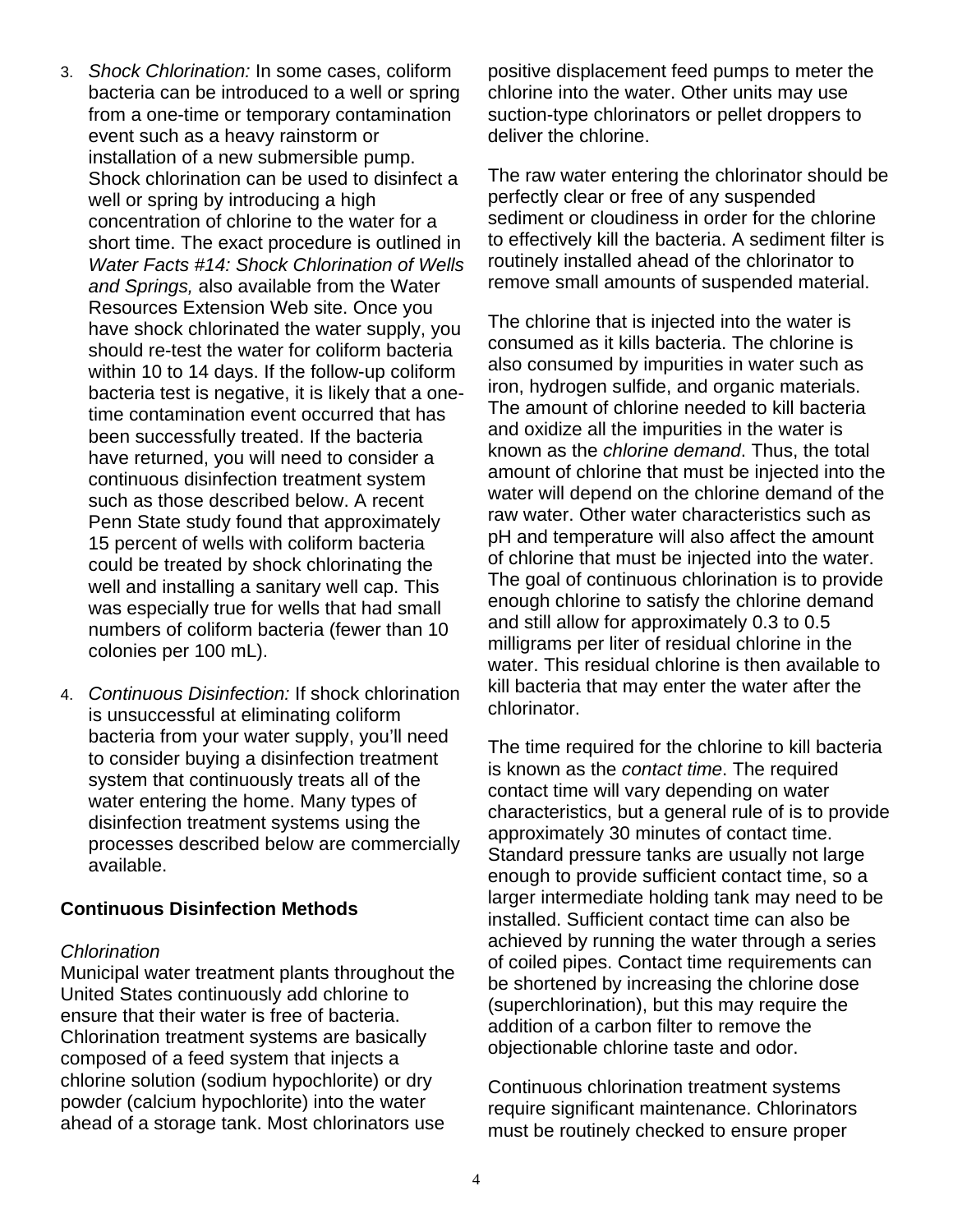operation and chlorine supplies must be continually replenished. Both liquid and solid forms of chlorine are poisonous and irritants that must be handled according to specific safety measures.

## *Ultraviolet Light*

Ultraviolet (UV) light has become a popular option for disinfection treatment because it does not add any chemical to the water. However, UV light units are not recommended for water supplies where total coliform bacteria exceed 1,000 colonies per 100 mL or fecal coliform bacteria exceed 100 colonies per 100 mL.

The unit consists of a UV light bulb encased by a quartz glass sleeve (Figure 2). Water is irradiated with UV light as it flows over the glass sleeve. The untreated water entering the unit must be completely clear and free from any suspended sediment or turbidity to allow all of the bacteria to be irradiated by the light. A sediment filter is often installed ahead of the UV unit to remove any sediment or organic matter before it enters the unit. The quartz glass sleeve must also be kept free of any film. Overnight cleaning solutions can be used to keep the glass sleeve clean, or optional wipers can be purchased with the unit to manually clean the glass. Water with a high hardness (calcium and magnesium) may also coat the sleeve with scale (a whitish deposit of hardness), which may require routine cleaning or addition of a water softener. The unit also requires electricity and will cause a small but noticeable increase in your electric bill (perhaps \$2 to \$4 per month).

The disadvantage of this system is that it only kills bacteria inside the unit and does not provide any residual disinfectant for bacteria that may survive or be introduced into the plumbing after the UV light unit. Maintenance requirements are minimal for UV units but the light bulb will slowly lose intensity over time and will require replacement about once a year. Some units come equipped with a UV light intensity sensor that can detect when the bulb is not emitting sufficient UV light. These sensors add to the initial cost of the unit but may pay for themselves in increased bulb life.



Figure 2. A typical UV light installation with a small canister sediment filter (bottom) ahead of the UV light unit.

## **Other Options**

Numerous other treatment processes can be used to disinfect water. They are not recommended for continuous disinfection for a variety of reasons.

## *Boiling*

Boiling water for about one minute effectively kills bacteria. This method is frequently used to disinfect water during emergencies or while camping. Boiling is time and energy intensive, however, and only supplies small amounts of water. It is not a long-term or continuous option for water supply disinfection.

## *Ozonation*

In recent years, ozonation has received more attention as a method for treating water quality problems including bacterial contamination. Like chlorine, ozone is a strong oxidant that kills bacteria, but it is a much more unstable gas that must be generated on site using electricity. Once the ozone is produced, it is injected into the water where it kills the bacteria. Ozonation units